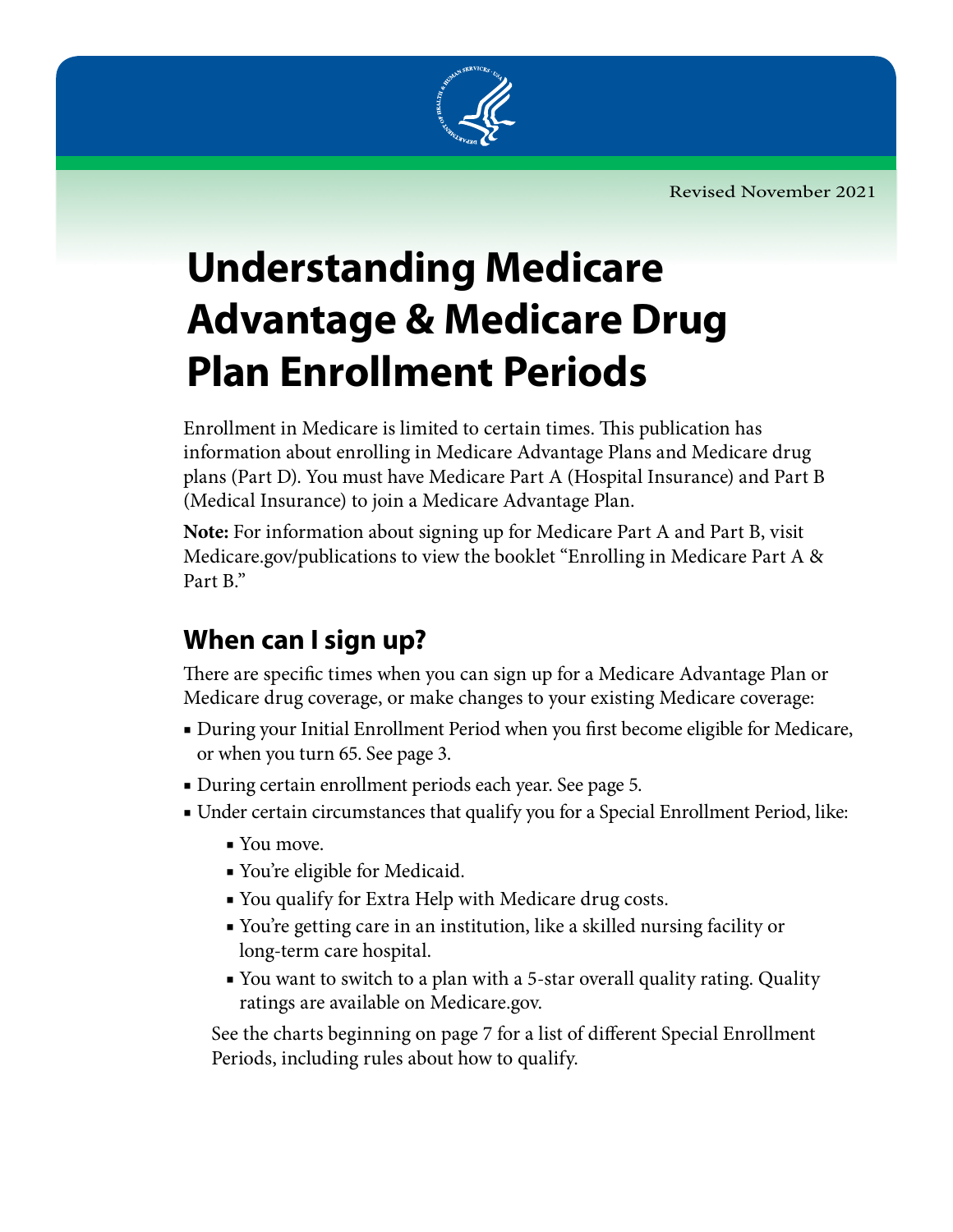#### **Is my plan right for me?**

Visit [Medicare.gov/plan-compare](http://Medicare.gov/plan-compare) to find and compare health and drug plans in your area. You may be able to find plans that:

- Cost less
- Cover your drugs
- Let you go to the providers you want, like your doctor or pharmacy
- Offer some extra benefits that Original Medicare doesn't cover, like vision, hearing, dental, and more.

You can also get:

- An estimate of your out-of-pocket costs
- Quality and customer service ratings from current plan members

#### **How do I compare the quality of Medicare health and drug plans?**

When you visit Medicare.gov/plan-compare, you'll see a star rating system for Medicare health and drug plans. The star rating gives an overall rating of the plan's quality and performance for the types of services each plan offers.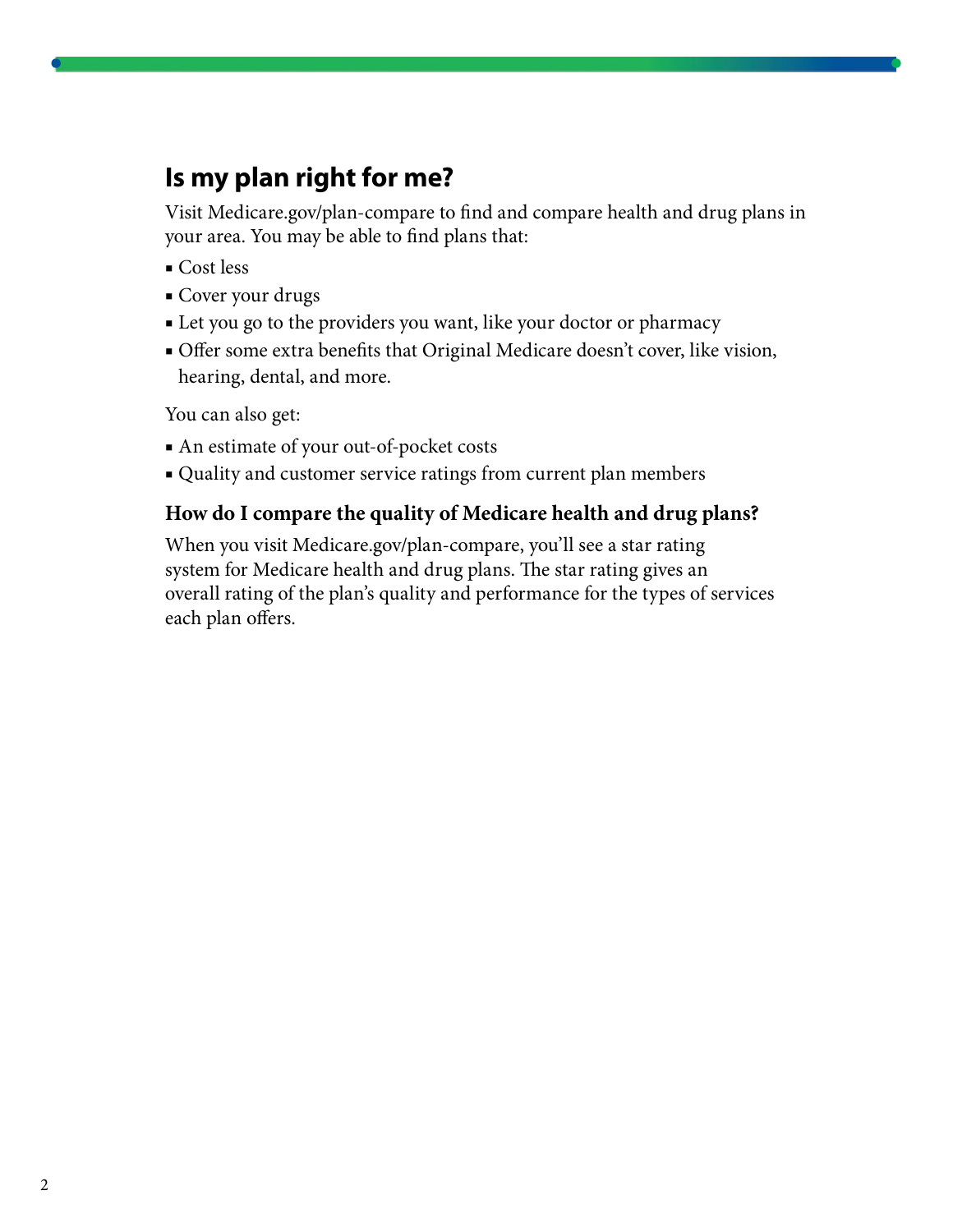### **Initial Enrollment Periods**

| If this describes you                                                                                                                                                         | You can                                                                                                                                                                                                                                                                                     | At this time                                                                                                                                                                                                                                                                                                                                               |
|-------------------------------------------------------------------------------------------------------------------------------------------------------------------------------|---------------------------------------------------------------------------------------------------------------------------------------------------------------------------------------------------------------------------------------------------------------------------------------------|------------------------------------------------------------------------------------------------------------------------------------------------------------------------------------------------------------------------------------------------------------------------------------------------------------------------------------------------------------|
| You're newly eligible for<br>Medicare because you turn 65.                                                                                                                    | Sign up for a Medicare<br>Advantage Plan (with or<br>without drug coverage) or a<br>Medicare drug plan.                                                                                                                                                                                     | During the 7-month period<br>that starts 3 months before the<br>month you turn 65, includes the<br>month you turn 65, and ends<br>3 months after the month you<br>turn 65.<br>If you sign up for a Medicare<br>Advantage Plan during this<br>time, you can drop that plan<br>at any time during the next 12<br>months and go back to Original<br>Medicare. |
| You're newly eligible for<br>Medicare because you have a<br>disability and you're under 65.                                                                                   | Sign up for a Medicare<br>Advantage Plan (with or<br>without drug coverage) or a<br>Medicare drug plan.                                                                                                                                                                                     | Starting 21 months after<br>you get Social Security or<br>Railroad Retirement Board<br>(RRB) disability benefits. Your<br>Medicare coverage begins 24<br>months after you get Social<br>Security or RRB benefits. Your<br>chance to sign up lasts through<br>the 28th month after you get<br>Social Security or RRB benefits.                              |
| You're already eligible<br>for Medicare because of a<br>disability, and you turn 65.                                                                                          | • Sign up for a Medicare<br>Advantage Plan (with or<br>without drug coverage) or a<br>Medicare drug plan.<br>• Switch from your current<br>Medicare Advantage Plan<br>or Medicare drug plan to<br>another plan.<br>• Drop a Medicare Advantage<br>Plan or Medicare drug plan<br>completely. | During the 7-month period<br>that starts 3 months before the<br>month you turn 65, includes the<br>month you turn 65, and ends<br>3 months after the month you<br>turn 65.                                                                                                                                                                                 |
| You have Medicare Part A<br>coverage, and you get Part B<br>for the first time by enrolling<br>during the Part B General<br><b>Enrollment Period</b><br>(January 1-March 31). | Sign up for a Medicare<br>Advantage Plan (with or<br>without drug coverage).                                                                                                                                                                                                                | Between April 1-June 30.                                                                                                                                                                                                                                                                                                                                   |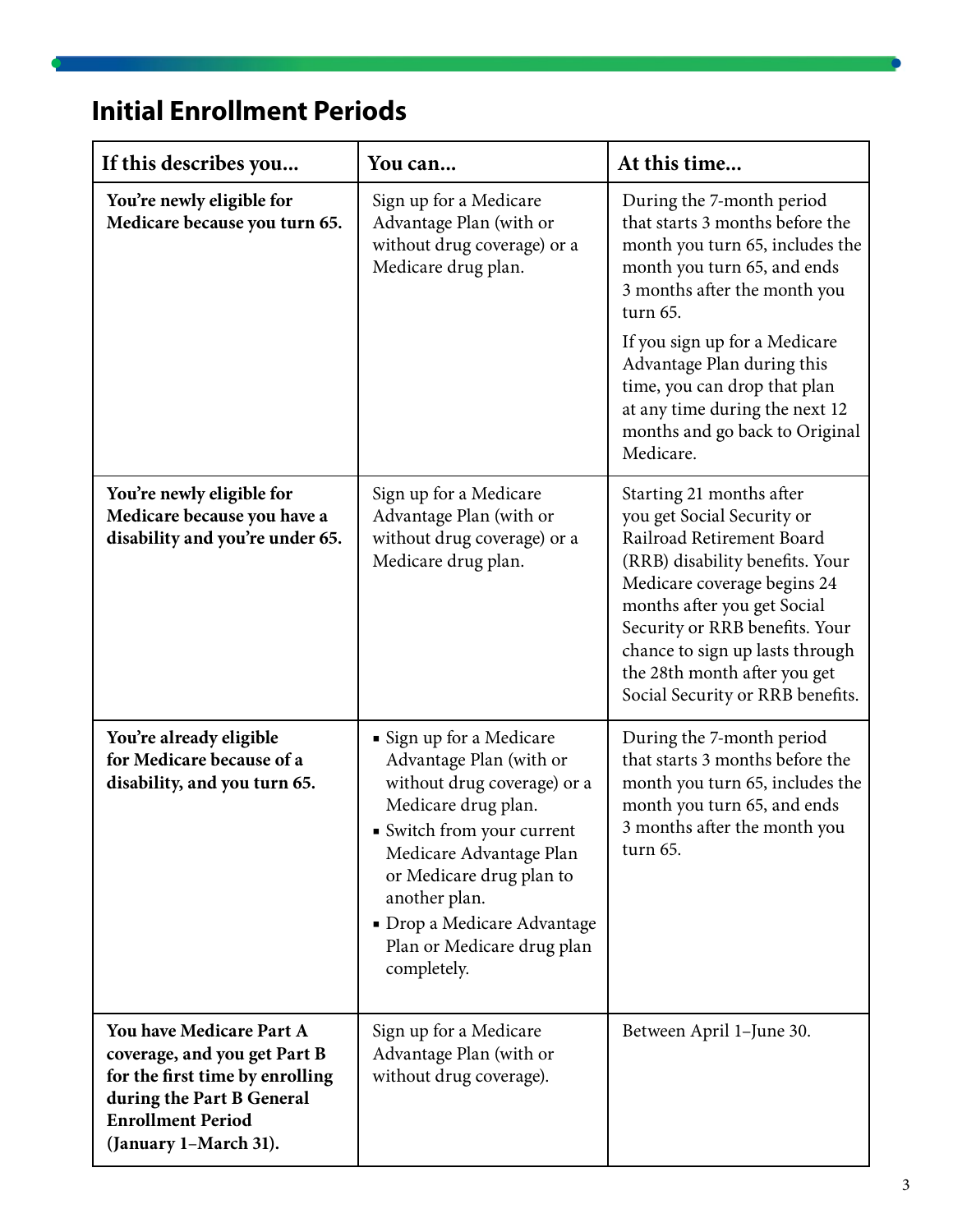### **Medicare drug coverage (Part D) late enrollment penalty**

The late enrollment penalty is an amount that's permanently added to your Medicare drug coverage (Part D) premium. You may owe a late enrollment penalty if at any time after your Initial Enrollment Period ends, there's a period of 63 or more days in a row when you don't have Medicare drug coverage or other creditable prescription drug coverage. Creditable prescription drug coverage is coverage (like from an employer or union) that's expected to pay, on average, at least as much as Medicare's standard prescription drug coverage. If you have a penalty, you'll generally have to pay it for as long as you have Medicare drug coverage. Visit Medicare.gov, or call 1-800-MEDICARE (1-800-633-4227) for more information about the late enrollment penalty. TTY users can call 1-877-486-2048.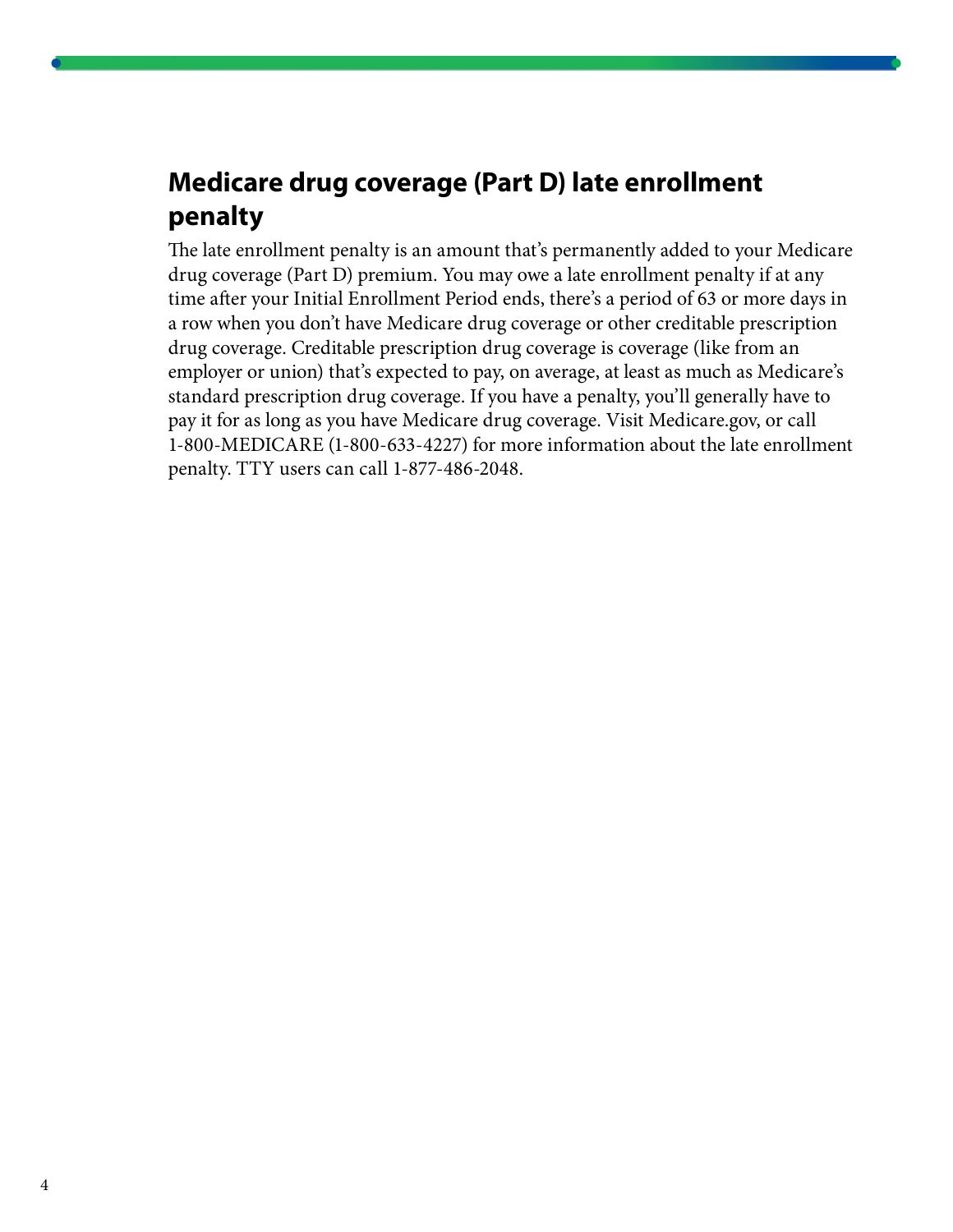### **Enrollment periods that happen each year**

Each year, you can make changes to your Medicare Advantage Plan or Medicare drug coverage for the following year. There are 2 separate enrollment periods each year. See the chart below for specific dates.

| During this enrollment<br>period                                                                                                                                                                                                     | You can                                                                                                                                                                                                                                                                                                                                                                                                                                                                                                                                                                                                                                                                                                                                                                                                                                                    |
|--------------------------------------------------------------------------------------------------------------------------------------------------------------------------------------------------------------------------------------|------------------------------------------------------------------------------------------------------------------------------------------------------------------------------------------------------------------------------------------------------------------------------------------------------------------------------------------------------------------------------------------------------------------------------------------------------------------------------------------------------------------------------------------------------------------------------------------------------------------------------------------------------------------------------------------------------------------------------------------------------------------------------------------------------------------------------------------------------------|
| October 15-December 7<br><b>Open Enrollment Period</b><br>(Changes will take effect on<br>January 1.)                                                                                                                                | • Change from Original Medicare (with or without a Medicare<br>drug plan) to a Medicare Advantage Plan.<br>• Change from a Medicare Advantage Plan back to Original<br>Medicare (with or without a Medicare drug plan).<br>• Switch from one Medicare Advantage Plan to another<br>Medicare Advantage Plan.<br>• Switch from a Medicare Advantage Plan that doesn't offer<br>drug coverage to a Medicare Advantage Plan that offers drug<br>coverage.<br>• Switch from a Medicare Advantage Plan that offers drug<br>coverage to a Medicare Advantage Plan that doesn't offer drug<br>coverage.<br>• Join a Medicare drug plan.<br>• Switch from one Medicare drug plan to another Medicare<br>drug plan.<br>• Drop your Medicare drug coverage completely.                                                                                                |
| January 1-March 31<br><b>Medicare Advantage Open</b><br><b>Enrollment Period</b><br>(You can only make one<br>change during this period.<br>Changes will take effect the<br>first of the month after the<br>plan gets your request.) | If you're in a Medicare Advantage Plan (with or without drug<br>coverage), switch to another Medicare Advantage Plan (with<br>or without drug coverage).<br>• Disenroll from your Medicare Advantage Plan and return to<br>Original Medicare. If you choose to do so, you'll be able to<br>join a Medicare drug plan.<br>If you enrolled in a Medicare Advantage Plan during your<br>Initial Enrollment Period, change to another Medicare<br>Advantage Plan (with or without drug coverage), or go back<br>to Original Medicare (with or without a Medicare drug plan)<br>within the first 3 months you have Medicare.<br>You can't<br>• Switch from Original Medicare to a Medicare Advantage Plan.<br>· Join a Medicare drug plan if you're in Original Medicare.<br>• Switch from one Medicare drug plan to another if you're in<br>Original Medicare. |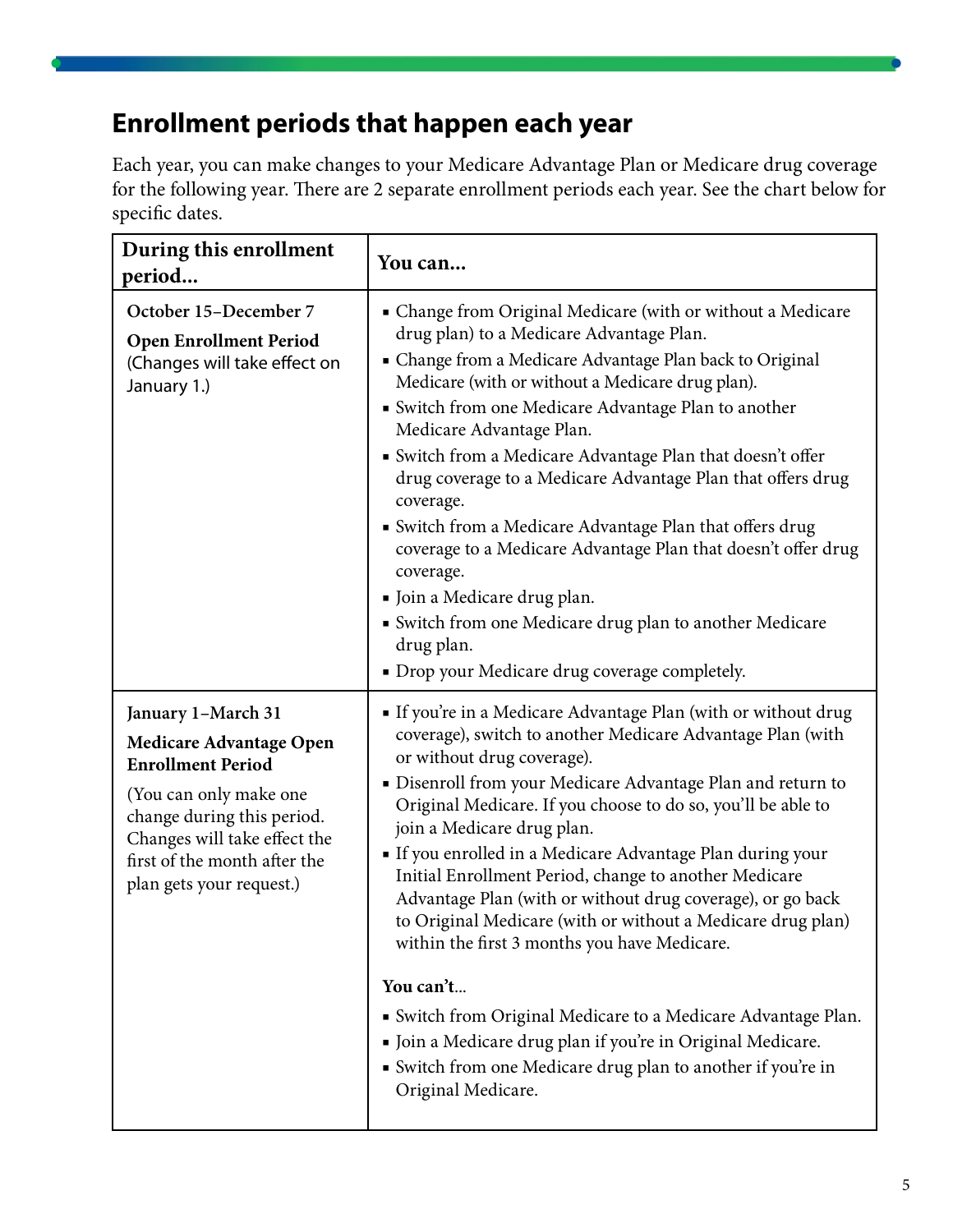### **Special Enrollment Periods**

When certain events happen in your life, like if you move or lose other insurance coverage, you may be able to make changes to your Medicare health and drug coverage. These chances to make changes are called Special Enrollment Periods. Rules about when you can make changes and the type of changes you can make are different for each Special Enrollment Period.

The situations on the next pages describe events that may qualify you for a Special Enrollment Period. **This list doesn't include every situation.** For more information about Special Enrollment Periods, call 1-800-MEDICARE (1-800-633-4227). TTY users can call 1-877-486-2048.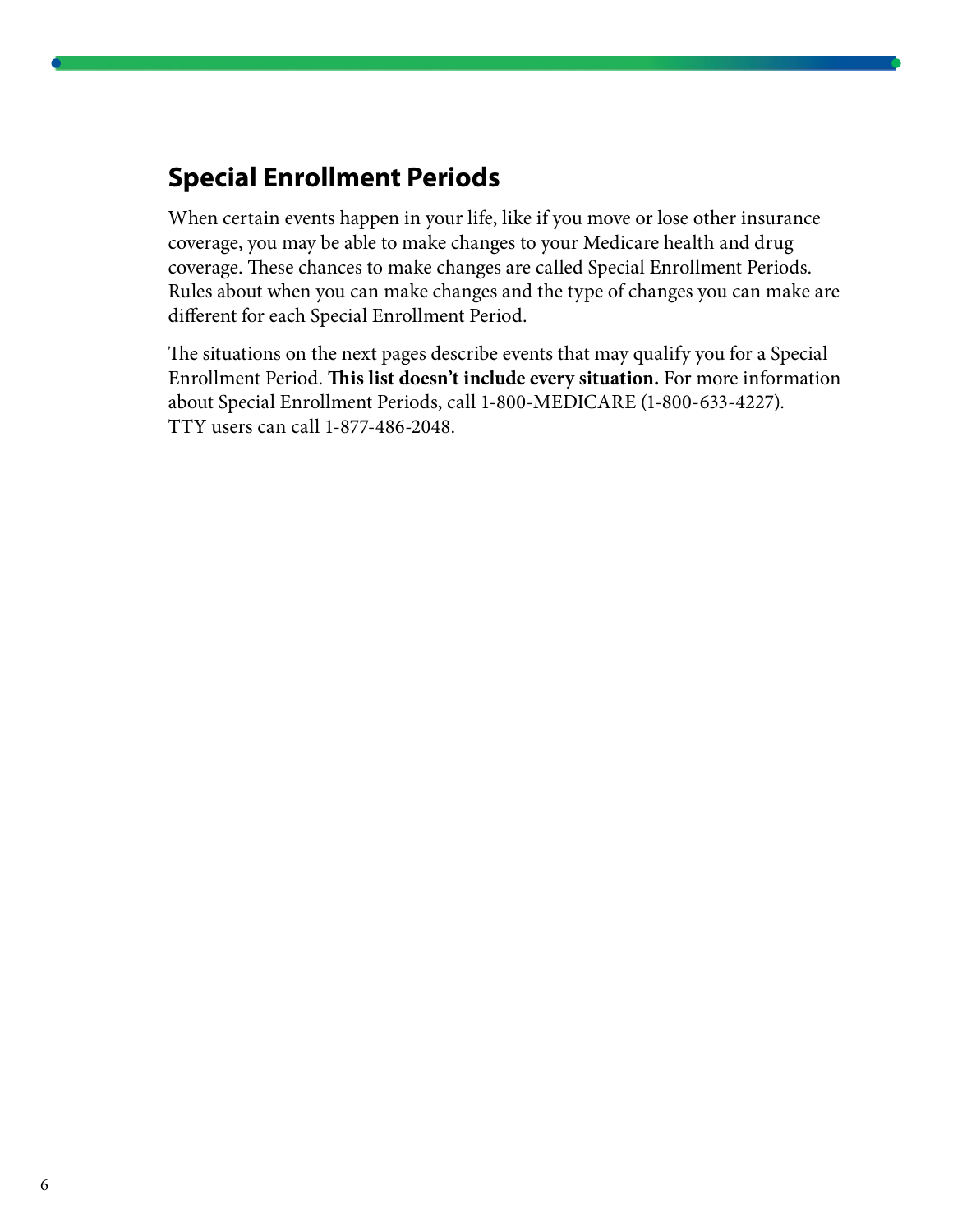## **Changes in where you live**

| If this describes you                                                                                                                                                                                          | You can                                                                                                                                                                                                                                                                                                                                                                                                                                              | At this time                                                                                                                                                                                                                                                                                                                      |
|----------------------------------------------------------------------------------------------------------------------------------------------------------------------------------------------------------------|------------------------------------------------------------------------------------------------------------------------------------------------------------------------------------------------------------------------------------------------------------------------------------------------------------------------------------------------------------------------------------------------------------------------------------------------------|-----------------------------------------------------------------------------------------------------------------------------------------------------------------------------------------------------------------------------------------------------------------------------------------------------------------------------------|
| You move to a new address<br>that isn't in your plan's<br>service area.<br>You move to a new address<br>that's still in your plan's<br>service area, but you have<br>new plan options in your new<br>location. | Switch to a new Medicare<br>Advantage Plan or Medicare<br>drug plan.<br>You can also choose to return<br>to Original Medicare if you're<br>in a Medicare Advantage<br>Plan and you move outside<br>your plan's service area. If you<br>don't enroll in a new Medicare<br>Advantage Plan during this<br>Special Enrollment Period,<br>you'll be enrolled in Original<br>Medicare when you're<br>disenrolled from your old<br>Medicare Advantage Plan. | If you tell your plan<br>before you move, your<br>chance to switch plans<br>begins the month before<br>the month you move<br>and continues for 2 full<br>months after you move.<br>If you tell your plan<br>after you move, your<br>chance to switch plans<br>begins the month you<br>tell your plan, plus 2<br>more full months. |
| You move back to the U.S.<br>after living outside the<br>country.                                                                                                                                              | Join a Medicare Advantage<br>Plan or Medicare drug plan.                                                                                                                                                                                                                                                                                                                                                                                             | Your chance to join lasts<br>for 2 full months after<br>the month you move<br>back to the U.S.                                                                                                                                                                                                                                    |
| You live in or recently<br>moved out of an institution<br>(like a nursing home or<br>rehabilitation hospital).                                                                                                 | • Join a Medicare Advantage<br>Plan or Medicare drug plan.<br>• Switch from your current<br>plan to another Medicare<br>Advantage Plan or<br>Medicare drug plan.<br>• Drop your Medicare<br>Advantage Plan and return<br>to Original Medicare.<br>· Drop your Medicare drug<br>coverage.                                                                                                                                                             | Your chance to join,<br>switch, or drop coverage<br>lasts as long as you live<br>in the institution and for<br>2 full months after the<br>month you move out of<br>the institution.                                                                                                                                               |
| You're released from jail.                                                                                                                                                                                     | Join a Medicare Advantage<br>Plan or Medicare drug plan.                                                                                                                                                                                                                                                                                                                                                                                             | Your chance to join<br>lasts for 2 full months<br>after the month you're<br>released from jail.                                                                                                                                                                                                                                   |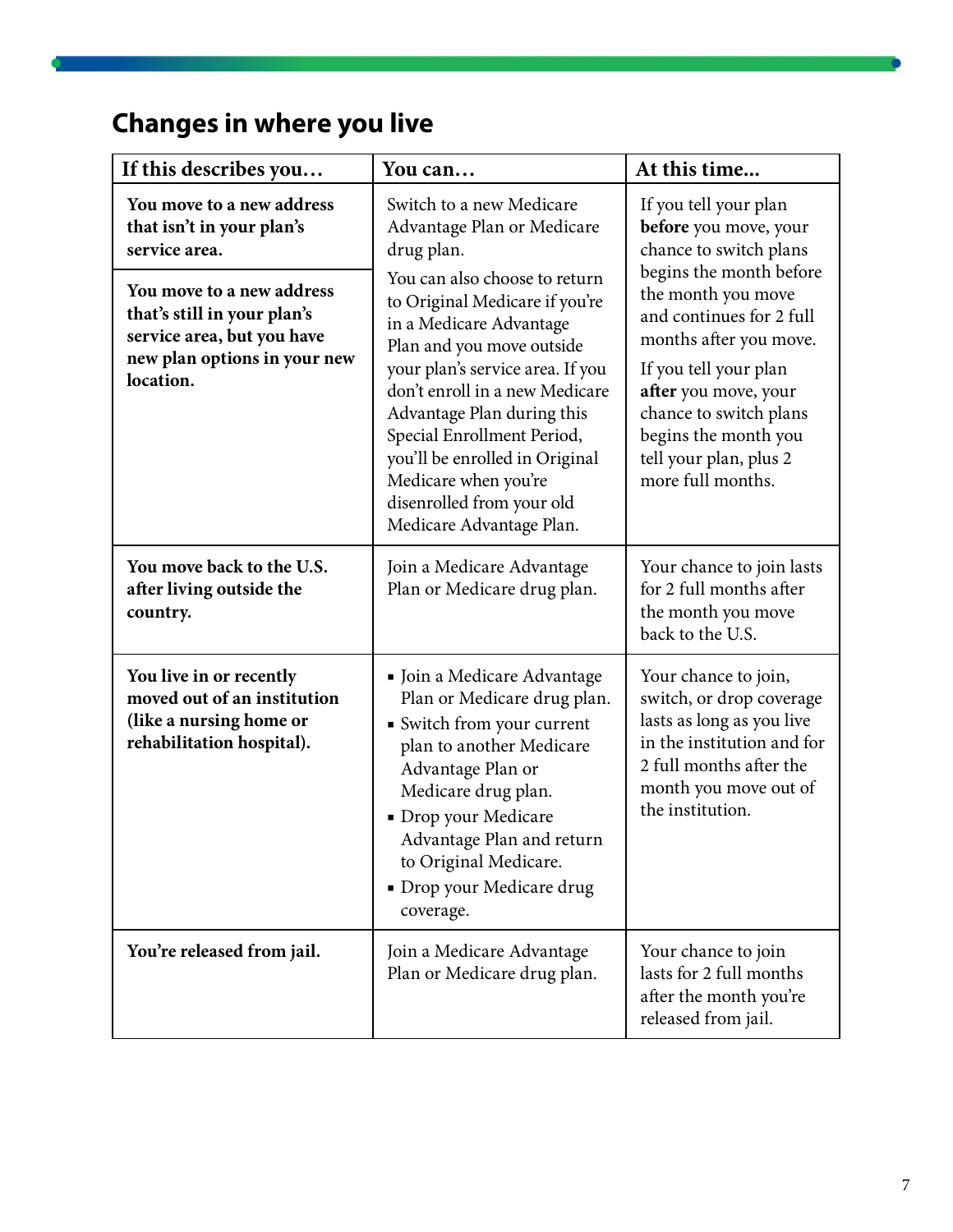## **You lose your current coverage**

| If this describes you                                                                                                                                                                 | You can                                                                                                                                                                                                                                                                                | At this time                                                                                                                                                                         |
|---------------------------------------------------------------------------------------------------------------------------------------------------------------------------------------|----------------------------------------------------------------------------------------------------------------------------------------------------------------------------------------------------------------------------------------------------------------------------------------|--------------------------------------------------------------------------------------------------------------------------------------------------------------------------------------|
| You're no longer eligible for<br>Medicaid.                                                                                                                                            | Ioin a Medicare Advantage<br>Plan or Medicare drug plan.<br>• Switch from your current<br>plan to another Medicare<br>Advantage Plan or Medicare<br>drug plan.<br>• Drop your Medicare<br>Advantage Plan and return<br>to Original Medicare.<br>· Drop your Medicare drug<br>coverage. | Your chance to change lasts for<br>3 full months from either the<br>date you're no longer eligible<br>or notified you're no longer<br>eligible, whichever is later.                  |
| You find out that you won't be<br>eligible for Extra Help for the<br>following year.                                                                                                  | Ioin a Medicare Advantage<br>Plan or Medicare drug plan.<br>• Switch from your current<br>plan to another Medicare<br>Advantage Plan or Medicare<br>drug plan.<br>· Drop your Medicare<br>Advantage Plan and return<br>to Original Medicare.<br>· Drop your Medicare drug<br>coverage. | Your chance to change lasts for<br>3 full months from either the<br>date you're no longer eligible<br>or notified you're no longer<br>eligible, whichever is later.                  |
| You leave coverage from your<br>employer or union.                                                                                                                                    | Join a Medicare Advantage<br>Plan or Medicare drug plan.                                                                                                                                                                                                                               | Your chance to join lasts for 2<br>full months after the month<br>your coverage ends.                                                                                                |
| You involuntarily lose other<br>drug coverage that's as good<br>as Medicare drug coverage<br>(creditable coverage), or your<br>other coverage changes and is<br>no longer creditable. | Join a Medicare Advantage<br>Plan with drug coverage or a<br>Medicare drug plan.                                                                                                                                                                                                       | Your chance to join lasts for 2<br>full months after the month<br>you lose your creditable<br>coverage or are notified of the<br>loss of creditable coverage,<br>whichever is later. |
| You have drug coverage<br>through a Medicare Cost Plan<br>and you leave the plan.                                                                                                     | Join a Medicare drug plan.                                                                                                                                                                                                                                                             | Your chance to join lasts for 2<br>full months after the month<br>you drop your Medicare Cost<br>Plan.                                                                               |
| You drop your coverage in a<br><b>Program of All-inclusive Care</b><br>for the Elderly (PACE) Plan.                                                                                   | Join a Medicare Advantage<br>Plan or Medicare drug plan.                                                                                                                                                                                                                               | Your chance to join lasts for 2<br>full months after the month<br>you drop your PACE plan.                                                                                           |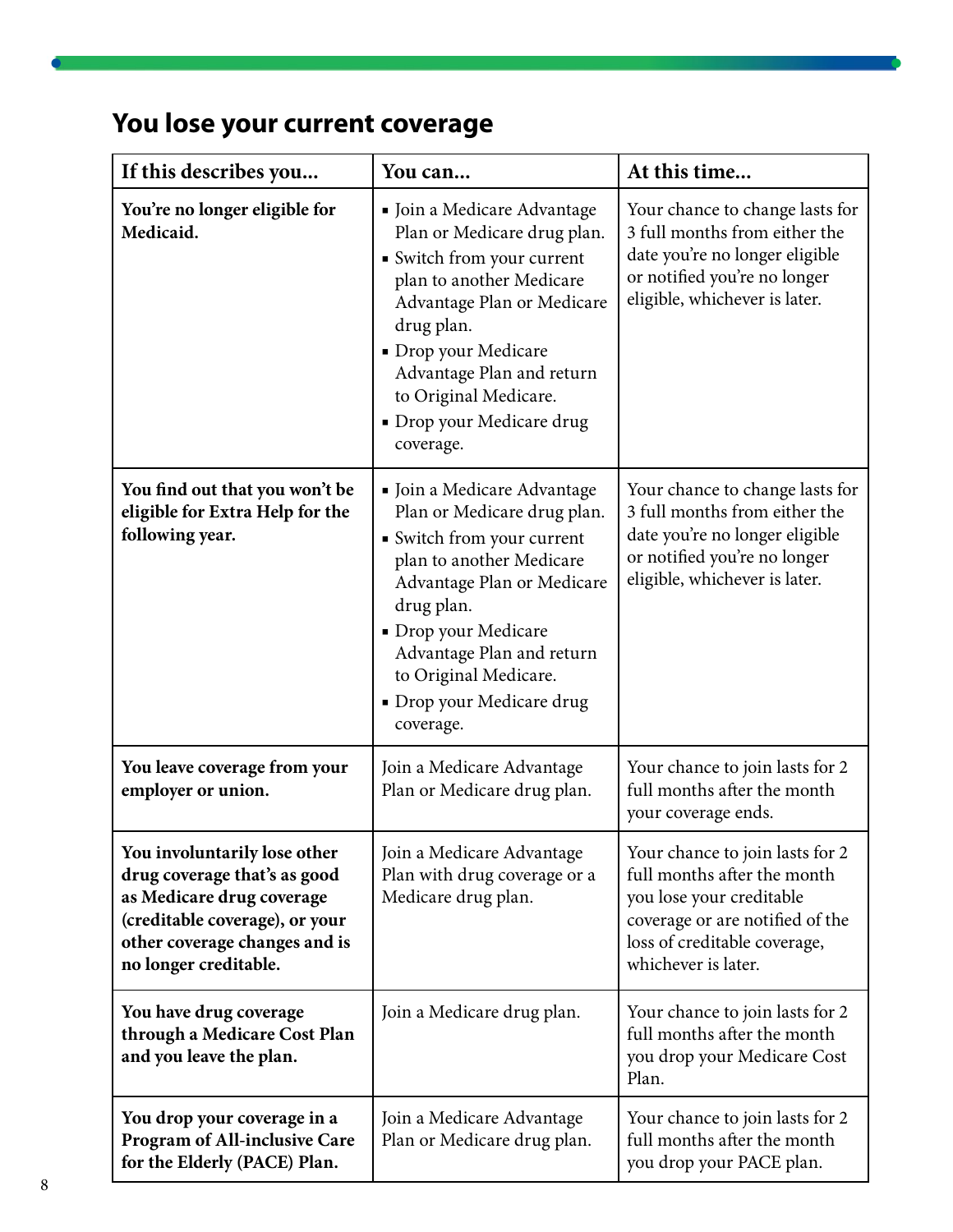## **You have a chance to get other coverage**

| If this describes you                                                                                                                                                                                                                                                 | You can                                                                                                                                      | At this time                                             |
|-----------------------------------------------------------------------------------------------------------------------------------------------------------------------------------------------------------------------------------------------------------------------|----------------------------------------------------------------------------------------------------------------------------------------------|----------------------------------------------------------|
| You have a chance to enroll in<br>other coverage offered by your<br>employer or union.                                                                                                                                                                                | Drop your current Medicare<br>Advantage Plan or Medicare<br>drug plan to enroll in the<br>private plan offered by your<br>employer or union. | Whenever your employer or<br>union allows you to enroll. |
| You have or are enrolling in<br>other drug coverage as good as<br>Medicare drug coverage (like<br>TRICARE or VA coverage).                                                                                                                                            | Drop your current Medicare<br>Advantage Plan with drug<br>coverage or your Medicare<br>drug plan.                                            | Anytime.                                                 |
| You enroll in a Program of<br><b>All-inclusive Care for the</b><br>Elderly (PACE) Plan.                                                                                                                                                                               | Drop your current Medicare<br>Advantage Plan or Medicare<br>drug plan.                                                                       | Anytime.                                                 |
| You live in the service area<br>of one or more Medicare<br><b>Advantage Plans or Medicare</b><br>drug plans with an overall<br>quality rating of 5 stars.<br>Medicare uses star ratings<br>from 1-5 to help you compare<br>plans based on quality and<br>performance. | Join a Medicare Advantage<br>Plan, Medicare Cost, or<br>Medicare drug plan with an<br>overall quality rating of 5 stars.                     | One time between<br>December 8-November 30.              |

## **Changes in your plan's contract with Medicare**

| If this happens                                                                                                                                                      | You can                                                                               | At this time                                                                                           |
|----------------------------------------------------------------------------------------------------------------------------------------------------------------------|---------------------------------------------------------------------------------------|--------------------------------------------------------------------------------------------------------|
| Medicare takes an official<br>action (called a "sanction")<br>because of a problem with the<br>plan that affects you.                                                | Switch from your Medicare<br>Advantage Plan or Medicare<br>drug plan to another plan. | Your chance to switch is<br>determined by Medicare on<br>a case-by-case basis.                         |
| Your plan ends (terminates) its<br>contract with Medicare during<br>the contract year.                                                                               | Switch from your Medicare<br>Advantage Plan or Medicare<br>drug plan to another plan. | Your chance to switch starts<br>2 months before and ends<br>one full month after the<br>contract ends. |
| <b>Your Medicare Advantage</b><br>Plan, Medicare drug plan, or<br><b>Medicare Cost Plan's contract</b><br>with Medicare isn't renewed for<br>the next contract year. | Switch from your Medicare<br>Advantage Plan or Medicare<br>drug plan to another plan. | Between October 15 and the<br>last day in February.                                                    |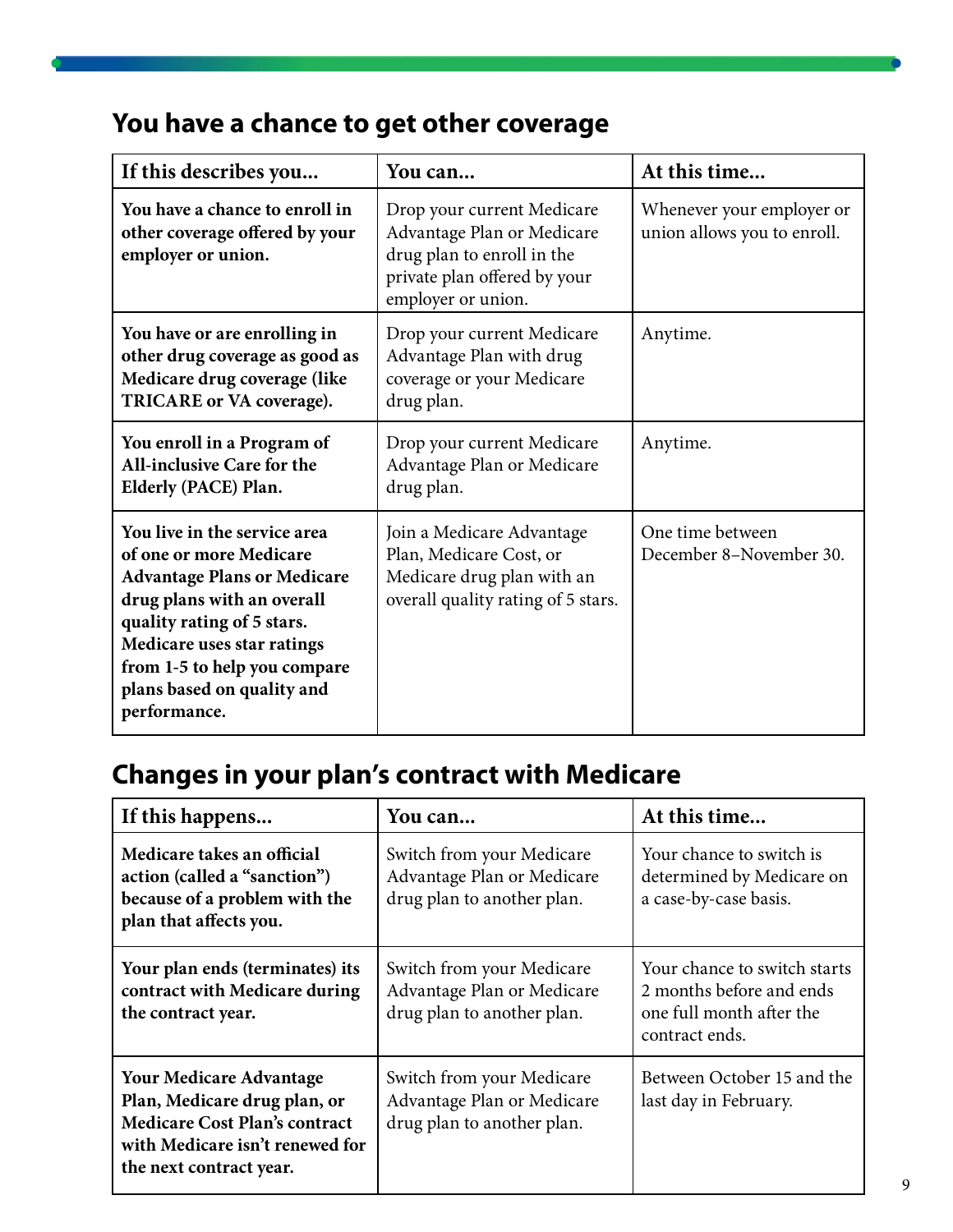## **Other special situations**

| If this describes you                                                                                                                         | You can                                                                                                                            | At this time                                                                                                                                                                                                                                                                        |
|-----------------------------------------------------------------------------------------------------------------------------------------------|------------------------------------------------------------------------------------------------------------------------------------|-------------------------------------------------------------------------------------------------------------------------------------------------------------------------------------------------------------------------------------------------------------------------------------|
| You're enrolled in a plan that's<br>had a star rating of less than 3<br>stars for the last 3 years.                                           | Switch to a Medicare<br>Advantage Plan or Medicare<br>drug plan with a star rating<br>of 3 stars or higher.                        | While you're enrolled in the low<br>performing plan.                                                                                                                                                                                                                                |
| You're enrolled in a plan that<br>was recently taken over by the<br>state because of financial issues.                                        | Switch from your Medicare<br>Advantage Plan or Medicare<br>drug plan to another plan.                                              | Until the state action is no longer in<br>effect or until you join another plan,<br>whichever occurs first.                                                                                                                                                                         |
| You're eligible for both<br>Medicare and Medicaid.                                                                                            | Join, switch, or drop a<br>Medicare Advantage Plan or<br>Medicare drug coverage.                                                   | Once during each of these periods, and<br>the change will take effect on the first<br>day of the next month:<br>· January-March<br>• April-June<br>• July-September<br>(You can also make a change from<br>October 15-December 7, and the<br>change will take effect on January 1.) |
| You get Extra Help paying for<br>Medicare drug coverage.                                                                                      | Join, switch, or drop<br>Medicare drug coverage.                                                                                   | Once during each of these periods:<br>· January-March<br>• April-June<br>Iuly-September<br>(You can also make a change from<br>October 15-December 7, and the<br>change will take effect on January 1.)                                                                             |
| You're enrolled in a State<br><b>Pharmaceutical Assistance</b><br>Program (SPAP).                                                             | Join either a Medicare<br>drug plan or a Medicare<br>Advantage Plan with drug<br>coverage.                                         | Once during the calendar year.                                                                                                                                                                                                                                                      |
| You're enrolled in a State<br><b>Pharmaceutical Assistance</b><br>Program (SPAP) and you lose<br>SPAP eligibility.                            | Join either a Medicare<br>drug plan or a Medicare<br>Advantage Plan with drug<br>coverage.                                         | Your chance to switch starts either<br>the month you lose eligibility or are<br>notified of the loss, whichever is earlier.<br>It ends 2 months after either the month<br>of the loss of eligibility or notification<br>of the loss, whichever is later.                            |
| You dropped a Medicare<br><b>Supplemental Insurance</b><br>(Medigap) policy the first<br>time you joined a Medicare<br><b>Advantage Plan.</b> | Drop your Medicare<br>Advantage Plan and enroll<br>in Original Medicare. You'll<br>have special rights to buy a<br>Medigap policy. | Your chance to drop your Medicare<br>Advantage Plan lasts for 12 months<br>after you join the Medicare Advantage<br>Plan for the first time.                                                                                                                                        |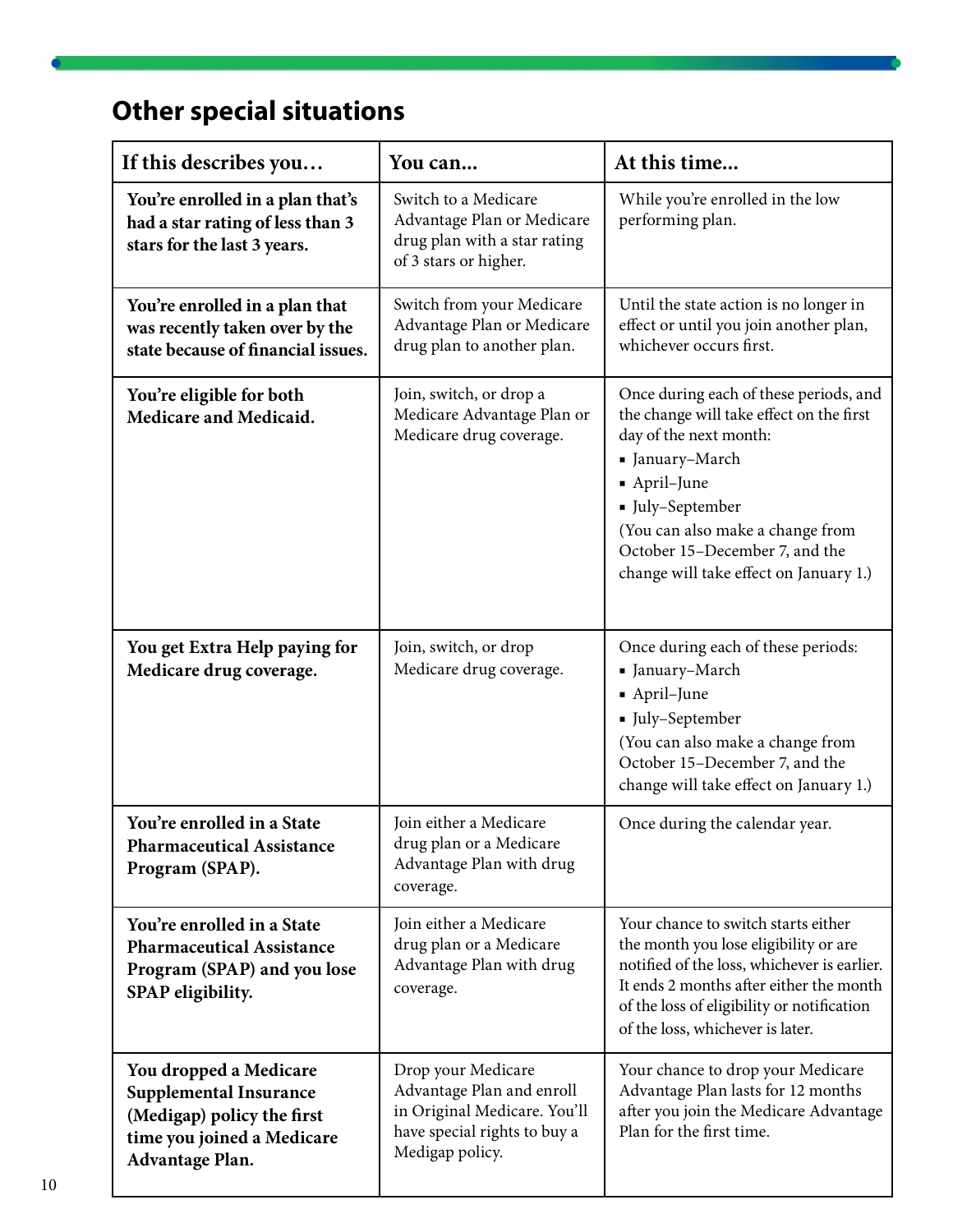## Other special situations (continued)

| If this describes you                                                                                                                                                          | You can                                                                                                                                                                                                                                                                                                                                                        | At this time                                                                                                                    |
|--------------------------------------------------------------------------------------------------------------------------------------------------------------------------------|----------------------------------------------------------------------------------------------------------------------------------------------------------------------------------------------------------------------------------------------------------------------------------------------------------------------------------------------------------------|---------------------------------------------------------------------------------------------------------------------------------|
| You have a severe or disabling<br>condition, and there's a<br><b>Medicare Chronic Care Special</b><br>Needs Plan (SNP) available<br>that serves people with your<br>condition. | Join a Medicare Chronic Care<br>SNP that serves people with<br>your condition.                                                                                                                                                                                                                                                                                 | You can join anytime,<br>but once you join, your<br>chance to make changes<br>using this SEP ends.                              |
| You joined a plan, or chose not<br>to join a plan, due to an error<br>by a federal employee.                                                                                   | • Join a Medicare Advantage<br>Plan with drug coverage or a<br>Medicare drug plan.<br>· Switch from your current<br>plan to another Medicare<br>Advantage Plan with drug<br>coverage or a Medicare drug<br>plan.<br>• Drop your Medicare<br>Advantage Plan with drug<br>coverage and return to<br>Original Medicare.<br>• Drop your Medicare drug<br>coverage. | Your chance to change<br>coverage lasts for 2 full<br>months after the month<br>you get a notice of the<br>error from Medicare. |
| You weren't properly told<br>that your other private drug<br>coverage wasn't as good as<br>Medicare drug coverage<br>(creditable coverage).                                    | Join a Medicare Advantage<br>Plan with drug coverage or a<br>Medicare drug plan.                                                                                                                                                                                                                                                                               | Your chance to join lasts<br>for 2 full months after the<br>month you get a notice of<br>the error.                             |
| You weren't properly told that<br>you were losing private drug<br>coverage that was as good<br>as Medicare drug coverage<br>(creditable coverage).                             | Join a Medicare Advantage<br>Plan with drug coverage or a<br>Medicare drug plan.                                                                                                                                                                                                                                                                               | Your chance to join lasts<br>for 2 full months after the<br>month you get a notice of<br>the error.                             |
| You don't have Part A coverage,<br>and you enroll in Medicare<br>Part B during the Part B<br><b>General Enrollment Period</b><br>(January 1-March 31).                         | Join a Medicare drug plan.                                                                                                                                                                                                                                                                                                                                     | Between April 1-June 30.                                                                                                        |